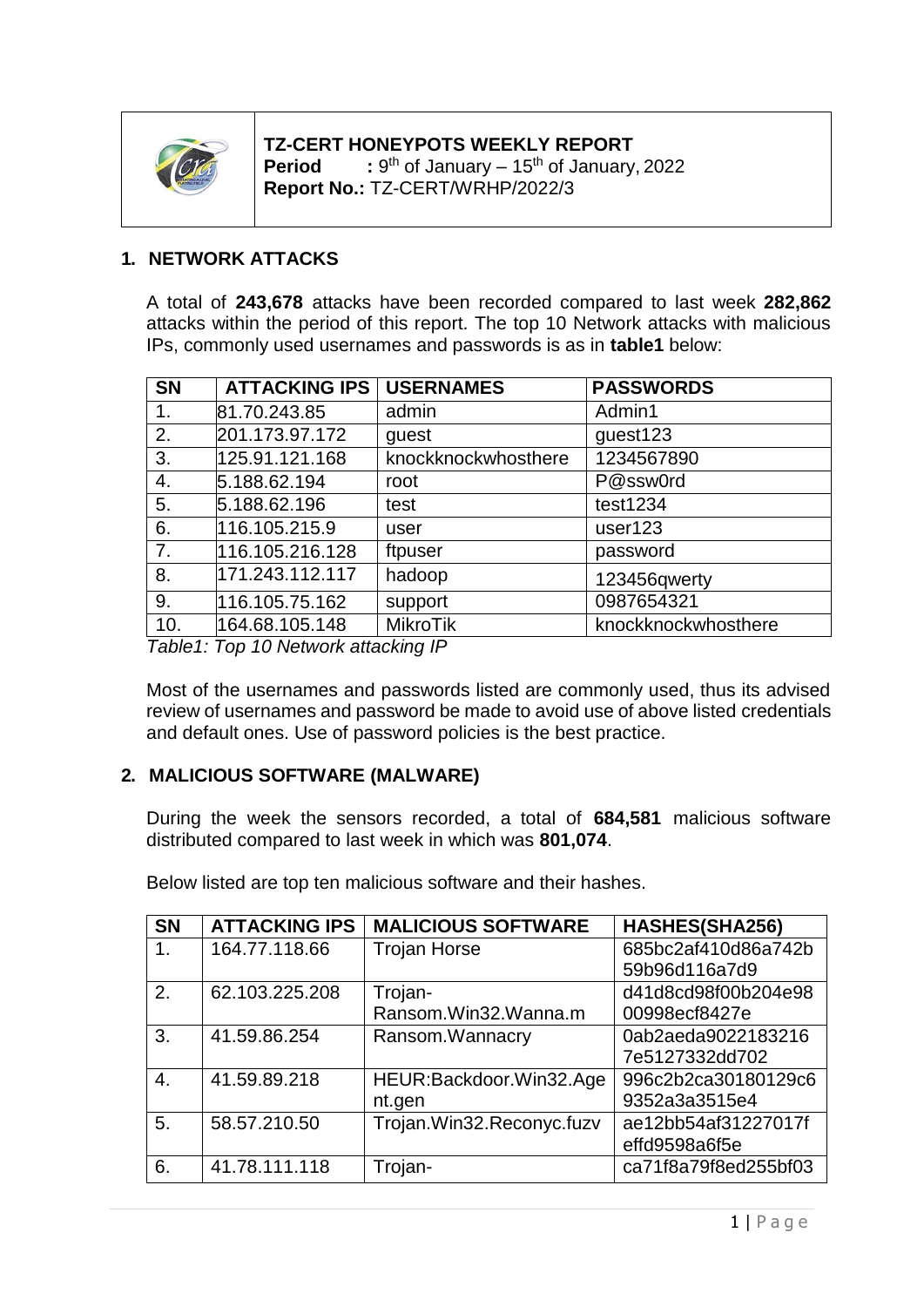|                |                 | Ransom.Win32.Wanna.m | 679504813c6a                         |
|----------------|-----------------|----------------------|--------------------------------------|
| 7 <sub>1</sub> | 178.214.250.223 | Ransom. Wannacry     | 414a3594e4a822cfb97<br>a4326e185f620 |
| 8.             | 104.210.63.244  | W32/Wanna.M!tr       | e9d1ba0ee54fcdf37cf4<br>58cd3209c9f3 |
| 9.             | 27.221.74.88    | Ransom.Wannacry      | 0129086ae5fa2269d10<br>37ff0ac0fca48 |
| 10.            | 41.59.89.218    | Trojan.Agent.CZTF    | 02c5f1515bf42798728f<br>ac17bfe1e4c1 |

*Table2: Top 10 Malicious attacking IP*

## **3. WEB ATTACKS**

During the week the sensors recorded a total of **2,537** web attacks compared to last week which was **5,337**.

From the table the top 10 web-based attacks and their associated requests sent to web servers for the period between  $9<sup>th</sup>$  January and 15<sup>th</sup> January, 2022, are detailed. The requests are the payloads.

| <b>SN</b> | <b>ATTACKING IPS</b> | <b>TOP REQUESTS</b>                                         |
|-----------|----------------------|-------------------------------------------------------------|
| 1.        | 51.81.105.51         | /jenkins/login                                              |
| 2.        | 1.55.33.184          | /login                                                      |
| 3.        | 212.102.57.152       | /manager/html                                               |
| 4.        | 52.191.133.2         | /secure/ContactAdministrators!default.jspa                  |
| 5.        | 40.124.32.142        | /boaform/admin/formLogin?username=admin&psd=ad<br>min       |
| 6.        | 140.82.22.56         | /boaform/admin/formLogin?username=adminisp&psd=<br>adminisp |
| 7.        | 20.122.157.166       | /config/getuser?index=0                                     |
| 8.        | 91.90.126.32         | /boaform/admin/formLogin?username=ec8&psd=ec8               |
| 9.        | 157.90.109.192       | /hudson                                                     |
| 10.       | 20.119.57.4          | /favicon.ico                                                |

*Table3: Top 10 web attacking IP*

# **4. RECOMMENDATIONS**

The Honeypot sensors have recorded IP addresses with most common malware used in the world today. Monitoring of the listed IP address is advised and further to: -

**4.1** Note that most of malicious IP addresses captured are also listed as malicious IP addresses in other sources that are also observing security attacks; thus security measures should be considered to counter act including monitoring of